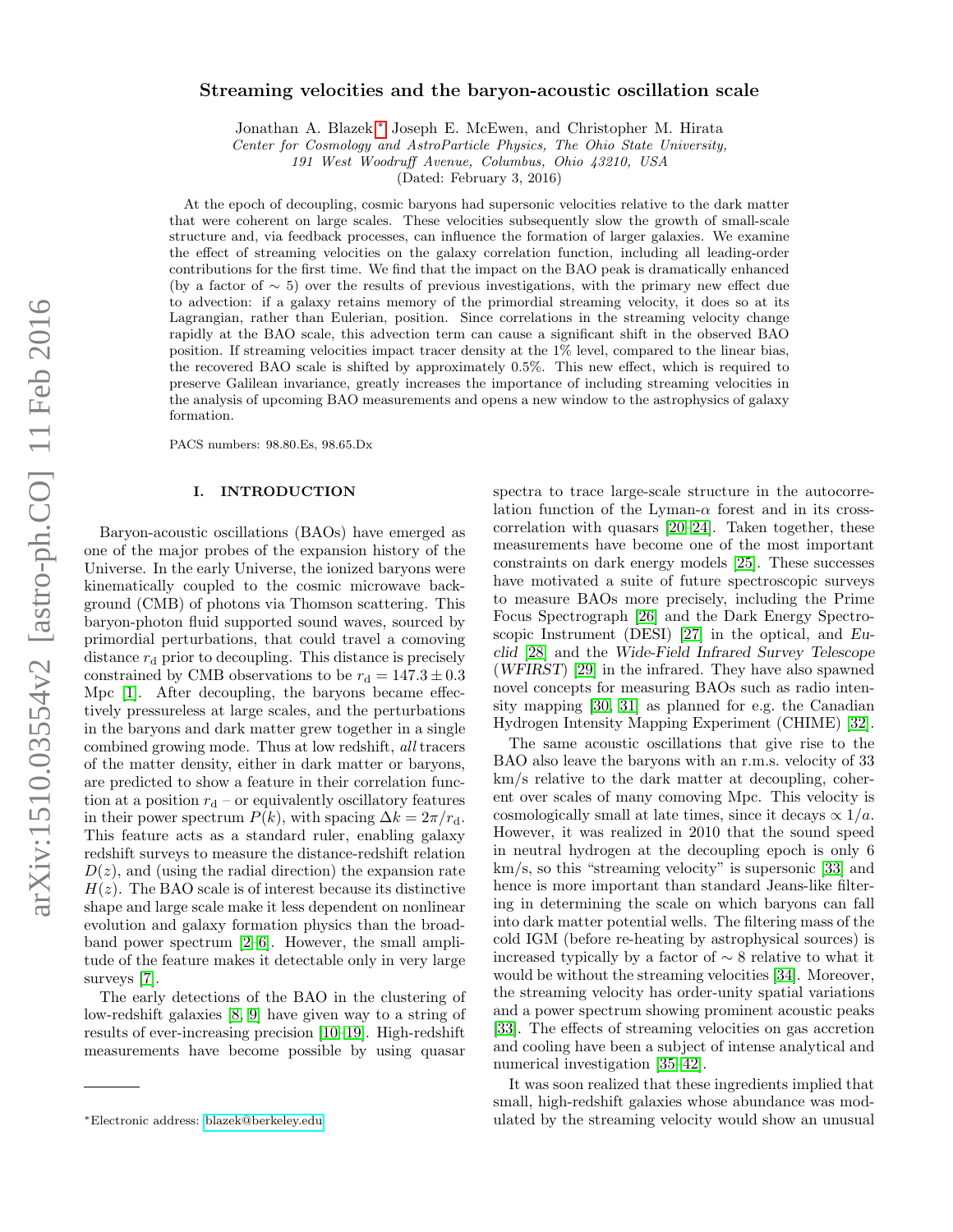BAO signature [\[43\]](#page-5-15), and in some models the BAO signature in the pre-reionization 21 cm signal could be strongly enhanced relative to the strength of the BAOs in the matter clustering alone [\[38,](#page-5-16) [44,](#page-5-17) [45\]](#page-5-18). Moreover, if lowredshift galaxies have any memory of the streaming velocity, then low-redshift BAO measurements could be biased [\[43,](#page-5-15) [46\]](#page-5-19). While the direct effect of streaming velocities is on the small scale structure ( $\leq$  few  $\times 10^6 M_{\odot}$ ), feedback processes associated with reionization or metal enrichment could influence the subsequent evolution of more massive galaxies in a way that is difficult to predict from first principles [\[43,](#page-5-15) [46\]](#page-5-19). In the absence of a first-principles theory, this effect can be parameterized in terms of the "streaming velocity bias"  $b_v$ , which is the excess probability to find a galaxy in a region with r.m.s. streaming velocity versus a region with zero streaming velocity. Studies based on perturbation theory have found that the BAO ruler shrinks (stretches) for  $b_v > 0$   $(b_v < 0)$ [\[46–](#page-5-19)[48\]](#page-5-20).

In this paper, we compute the effect of streaming velocities on the BAO feature including all leading-order terms; we find that the largest term was missing from previous work. The galaxy density, a scalar, cannot depend on the direction of the streaming velocity, but only on its magnitude (or square). In linear perturbation theory with Gaussian initial conditions, the density (an odd moment) cannot correlate with the velocity-squared (an even moment), one must go to the next order to obtain a nonzero result. Previous investigations included three such effects: (i) the nonlinear evolution of the matter density field; (ii) nonlinear galaxy bias; and (iii) the autocorrelation of the streaming velocity field. We show that to consistent order in perturbation theory, two additional terms appear: (iv) the dependence of the galaxy abundance on the local tidal field [\[49\]](#page-5-21); and (v) an "advection term," since galaxy properties depend on the past streaming velocity at their Lagrangian position. We find that for plausible bias parameters, the tidal effect is small, but the advection term greatly enhances the shift in BAO position and impacts the shape and amplitude of the BAO feature. Because knowing the correct BAO scale is required to relate observed galaxy clustering to underlying cosmological physics, understanding the impact of streaming velocities is critical if we are to obtain unbiased results from the future generation of highprecision measurements.

## II. FORMALISM AND BIAS MODEL

We first construct a model for the distribution of galaxies. We describe our notations, choice of cosmology, and normalization conventions in §[II A,](#page-1-0) before proceeding in §[II B](#page-1-1) to building the model for the distribution of galaxies.

### <span id="page-1-0"></span>A. Conventions

We work in real space in this paper, leaving the redshift-space treatment to future work. The fiducial cosmology is the base 6-parameter  $Planck + "everything"$ model [\[1\]](#page-4-0): flat  $\Lambda$ CDM with  $\Omega_{\rm b}h^2 = 0.02230; \ \Omega_{\rm m}h^2 =$ 0.14170;  $H_0 = 67.74$  km s<sup>-1</sup> Mpc<sup>-1</sup>;  $A_s = 2.142 \times 10^{-9}$ (at  $k = 0.05$  Mpc<sup>-1</sup>);  $n_s = 0.9667$ ; and  $\tau = 0.066$ .

The streaming velocity field  $\mathbf{v}_{bc} \equiv \mathbf{v}_b - \mathbf{v}_c$  can be computed on large scales in linear perturbation theory, and scales  $\propto 1/a$  once the baryons have decoupled and are effectively pressureless. Following the notation of Ref. [\[48\]](#page-5-20), we define the normalized streaming velocity field to be

<span id="page-1-2"></span>
$$
\mathbf{v}_s(\mathbf{x}) = \frac{\mathbf{v}_{bc}(\mathbf{x}, a)}{\sigma_{vbc}} = \frac{\mathbf{v}_{bc}(\mathbf{x}, a)}{\langle \mathbf{v}_{bc}^2(\mathbf{x}', a) \rangle_{\mathbf{x}'}^{1/2}},\tag{1}
$$

where the average in the denominator is taken over all positions  $\mathbf{x}'$ . By dividing out  $\sigma_{vbc}$ , we obtain a normalized streaming velocity that is independent of redshift and is of order unity. Note that some authors [\[46,](#page-5-19) [47\]](#page-5-22) have deor order unity. Note that some authors  $[40, 41]$  have de-<br>fined an alternative variable  $\mathbf{u}_r$ , equivalent to  $\sqrt{3} \mathbf{v}_s$  here, which has an r.m.s. value of 1 per axis (see Eq. [4\)](#page-2-0).

At linear order, the relative velocity field in Fourier space can be written as

$$
\mathbf{v}_s(\mathbf{k}) = -i T_v(k, z) \hat{\mathbf{k}} \delta_{\text{lin}}(\mathbf{k}, z), \tag{2}
$$

where  $T_v \propto (T_{v,b} - T_{v,c})/T_m$  is the ratio of transfer functions that map initial curvature fluctuations into late-time matter and velocity fluctuations. Note that with this definition, even though  $v_s(k)$  is redshiftindependent,  $T_v$  decays as  $\propto 1/D(z)$ , where  $D(z)$  is the growth factor. The appropriate transfer function can be obtained from a Boltzmann code – we used both CAMB [\[50\]](#page-5-23) and CLASS [\[51\]](#page-5-24), obtaining consistent results – and the normalization of Eq.  $(1)$  at any desired redshift z can be obtained by enforcing the integral:

$$
\int_0^{k_{\text{max}}} \frac{k^2 P_{m,\text{lin}}(k,z)}{2\pi^2} |T_v(k,z)|^2 \, dk = 1,\tag{3}
$$

where  $P_{m,\text{lin}}(k, z)$  is the linear matter power spectrum. The choice of  $k_{\text{max}}$  is set by the minimum scale relevant for the formation of the relevant tracer, e.g. its Lagrangian radius. In practice, we find that  $\sigma_{vbc}$  is nearly insensitive to the choice of  $k_{\text{max}}$  unless fluctuations below the pre-reionization baryonic Jeans scale are included. These fluctuations are not relevant for galaxy formation, and we thus choose  $k_{\text{max}} = 10h \text{ Mpc}^{-1}$ .

We will also need the tidal field magnitude  $s^2 = s_{ij} s_{ij}$ . Here the traceless-symmetric dimensionless tidal tensor  $s_{ij}$  is given by  $s_{ij}(\mathbf{x}) = (\nabla_i \nabla_j \nabla^{-2} - \frac{1}{3} \delta_{ij}) \delta(\mathbf{x}).$ 

### <span id="page-1-1"></span>B. Galaxy biasing model

We now write a model for the overdensity of a given tracer of large-scale structure,  $\delta_g$ . This tracer population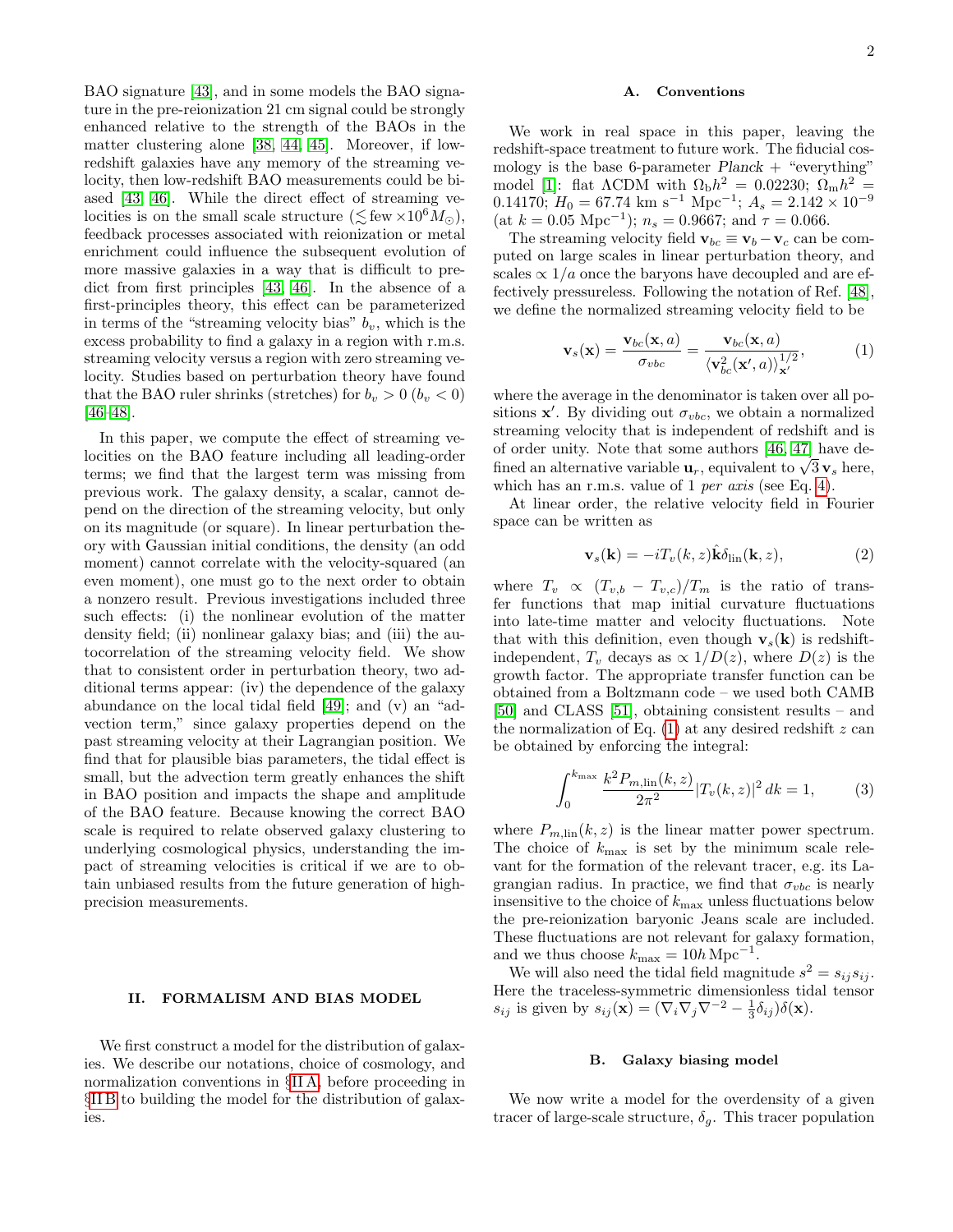could be e.g. galaxies, Lyman- $\alpha$  absorption, or the unresolved H i 21 cm emissivity. While the detailed physics of the formation and evolution of these tracer populations remains an outstanding problem, nonlinear galaxy biasing [\[52\]](#page-5-25) provides a useful framework to study the streaming velocity effect. This theory is based on the idea that galaxy formation is local, with the only longrange physics being gravity. Under these assumptions, the galaxy overdensity measured on scales large compared to the range of galaxy formation physics should depend only on the density and tidal fields, the local streaming velocity, and their past history (since galaxy formation, while local in space, is obviously not local in time). At small scales, additional terms can appear involving derivatives of the density or tidal field, but as we are interested in large scales we do not include these. Note that any terms involving past history should be based on the history at fixed Lagrangian position, since small-scale structure, metal enrichment, and similar properties are advected by large-scale velocity fields rather than remaining in a fixed Eulerian cell.

Since galaxy overdensity is a scalar, its dependence on  $v_s$  must be at least quadratic. The leading corrections to the linear galaxy 2-point function are from terms of  $\mathcal{O}(\delta_{\text{lin}}^4)$  in the linear density field  $\delta_{\text{lin}}$ , since terms of  $\mathcal{O}(\delta_{\text{lin}}^3)$  vanish for Gaussian initial conditions. It follows that the galaxy biasing model we require should go up to  $\mathcal{O}(\delta_{\text{lin}}^3)$ . Since our primary interest is the contributions coming from streaming velocities, we neglect  $\mathcal{O}(\delta_{\textrm{lin}}^3)$  contributions to the density field that do not involve  $v_s$  (e.g. [\[53\]](#page-5-26)). The tracer density is then given by:

$$
\delta_{g}(\mathbf{x}) = b_{1}\delta(\mathbf{x}) + \frac{b_{2}}{2}[\delta^{2}(\mathbf{x}) - \sigma^{2}] + \frac{b_{s}}{2}[s^{2}(\mathbf{x}) - \langle s^{2} \rangle] + \cdots
$$
  
+ 
$$
b_{v}[v_{s}^{2}(\mathbf{q}) - 1] + b_{1v}\delta(\mathbf{x})[v_{s}^{2}(\mathbf{q}) - 1]
$$
  
+ 
$$
b_{sv}s_{ij}(\mathbf{x})v_{s,i}(\mathbf{q})v_{s,j}(\mathbf{q}) + \cdots,
$$
 (4)

where  $\delta$  denotes the (nonlinear) dark matter density field and  $\sigma^2$  is the variance in density fluctuations. The Lagrangian position (i.e. comoving position of the particles just after the Big Bang) is denoted q to distinguish it from Eulerian position x. In this formulation, it is the linear  $v_s$  that is evaluated at  $q$ , while the advection of the density and tidal fields is already included through the perturbative expansion of the density field. Although Eq. [\(4\)](#page-2-0) expresses the astrophysical motivation for the advection contribution, this term can be derived from a purely Eulerian perspective, as shown in Appendix [C.](#page-7-0) Indeed, as we demonstrate, the advection term is required to preserve Galilean invariance.

The definitions of the bias coefficients are not standardized: while our  $b_v$  is equivalent to that of [\[48\]](#page-5-20),  $b_r$  in [\[47\]](#page-5-22) is related to both via  $b_r = \frac{1}{3}b_v$ . Note also that there are multiple combinatoric conventions for  $b_2$ .

The mapping between x and q can be expanded to order  $\delta_{\text{lin}}$ , since we are only concerned with contributions to  $\delta_{\rm g}$  up to  $\mathcal{O}(\delta_{\rm lin}^3)$ . Lagrangian and Eulerian positions are related by  $\mathbf{x}(\mathbf{q}, \eta) = \mathbf{q} + \mathbf{\Psi}(\mathbf{q}, \eta)$ . The Lagrangian displacement is given to linear order by  $\Psi = -\nabla \nabla^{-2} \delta_{\text{lin}}(\mathbf{x}, \eta)$  (this is the Zel'dovich approximation, combined with the fact that at leading order we do not need to distinguish  $x$  and  $q$  in the argument of a perturbation field). Any field  $\varphi$  then maps according to

$$
\varphi(\mathbf{q}) = \varphi(\mathbf{x} - \mathbf{\Psi}) = \varphi(\mathbf{x}) + \nabla\varphi(x) \cdot \nabla\nabla^{-2} \delta_{\text{lin}}(\mathbf{x}, \eta) + \cdots
$$
\n(5)

At the required order,

<span id="page-2-4"></span>
$$
v_s^2(\mathbf{q}) = v_s^2(\mathbf{x}) + [\nabla_i \nabla^{-2} \delta_{\rm lin}(\mathbf{x})] [\nabla_i v_s^2(\mathbf{x})]. \tag{6}
$$

# III. EFFECT ON 2-POINT STATISTICS AND BAO POSITION

We are interested in the tracer auto-correlation function  $\xi_{gg}(\mathbf{r}) = \langle \delta_g(\mathbf{x}) \delta_g(\mathbf{x'}) \rangle$ , where  $\mathbf{r} = \mathbf{x} - \mathbf{x'}$ . In this work, we consider terms that contribute at up to oneloop, i.e.  $\mathcal{O}(\delta_{\textrm{lin}}^4)$ :

$$
\xi_{gg}(\mathbf{r}) = b_1^2 \langle \delta | \delta \rangle + b_1 b_2 \langle \delta | \delta^2 \rangle + b_1 b_s \langle \delta | s^2 \rangle + \frac{1}{4} b_2^2 \langle \delta^2 | \delta^2 \rangle \n+ \frac{1}{4} b_s^2 \langle s^2 | s^2 \rangle + \frac{1}{2} b_2 b_s \langle \delta^2 | s^2 \rangle \n+ 2b_1 b_v \left[ \langle \delta | \mathbf{v_s}^2 \rangle + \langle \delta | \nabla_i \nabla^{-2} \delta \nabla_i \mathbf{v_s}^2 \rangle \right] \n+ b_2 b_v \langle \delta^2 | \mathbf{v_s}^2 \rangle + b_s b_v \langle s^2 | \mathbf{v_s}^2 \rangle + b_v^2 \langle \mathbf{v_s}^2 | \mathbf{v_s}^2 \rangle, \tag{7}
$$

<span id="page-2-1"></span>where we use the shorthand  $\langle A|B \rangle \equiv \langle A(\mathbf{x})B(\mathbf{x}') \rangle$ .

We note that there is no term proportional to  $b_1b_{1v}$  or  $b_1b_{sv}$ , since by parity a scalar or tensor must have zero average correlation with a vector at the same position, and hence all contractions vanish when Wick's theorem is applied. In the following, we denote the streaming velocity correlations in Eq. [\(7\)](#page-2-1) as  $\xi_{\delta v^2}$ ,  $\xi_{\text{adv}}$ ,  $\xi_{\delta^2 v^2}$ ,  $\xi_{s^2 v^2}$ , and  $\xi_{v^2v^2}$ , respectively. See [A](#page-6-0)ppendix A for the details of how all relevant correlations are calculated.

<span id="page-2-0"></span>We use Wick's theorem to simplify the advection term:

$$
\xi_{\text{adv}}(\mathbf{r}) = \langle \delta | \nabla_i \nabla^{-2} \delta \nabla_i \mathbf{v_s}^2 \rangle
$$
  
= 2\langle \delta\_{\text{lin}}(\mathbf{x}) [\nabla\_i \nabla^{-2} \delta\_{\text{lin}}(\mathbf{x}')] [v\_{s,j}(\mathbf{x}') \nabla\_i v\_{s,j}(\mathbf{x}')] \rangle  
= \frac{2}{3} L\_s \langle \delta\_{\text{lin}}(\mathbf{x}) \nabla \cdot \mathbf{v\_s}(\mathbf{x}') \rangle, \tag{8}

where

<span id="page-2-3"></span><span id="page-2-2"></span>
$$
L_s = \langle [\mathbf{\nabla} \nabla^{-2} \delta_{\rm lin}(\mathbf{x})] \cdot \mathbf{v}_s(\mathbf{x}) \rangle, \tag{9}
$$

and we note that only one of the three contractions in the second line of Eq. [\(8\)](#page-2-2) is nonzero (the others vanish since by isotropy the symmetric tensor  $\nabla_i v_{s,j}(\mathbf{x}')$  has zero correlation with the vectors  $\nabla_i \nabla^{-2} \delta_{\text{lin}}(\mathbf{x}')$  or  $v_{s,j}(\mathbf{x}')$  at the same point).

To illustrate the impact of streaming velocities and this new advection term, we show results for a fiducial sample of emission line galaxies (ELGs) at  $z = 1.2$ , such as that relevant for DESI, Euclid, and WFIRST. Unless otherwise noted, we assume  $b_1 = 1.5$ ,  $b_2 = 0.25$ , and  $b_s =$  $\frac{2}{7}(1-b_1) = -0.14$ . However, the impact of streaming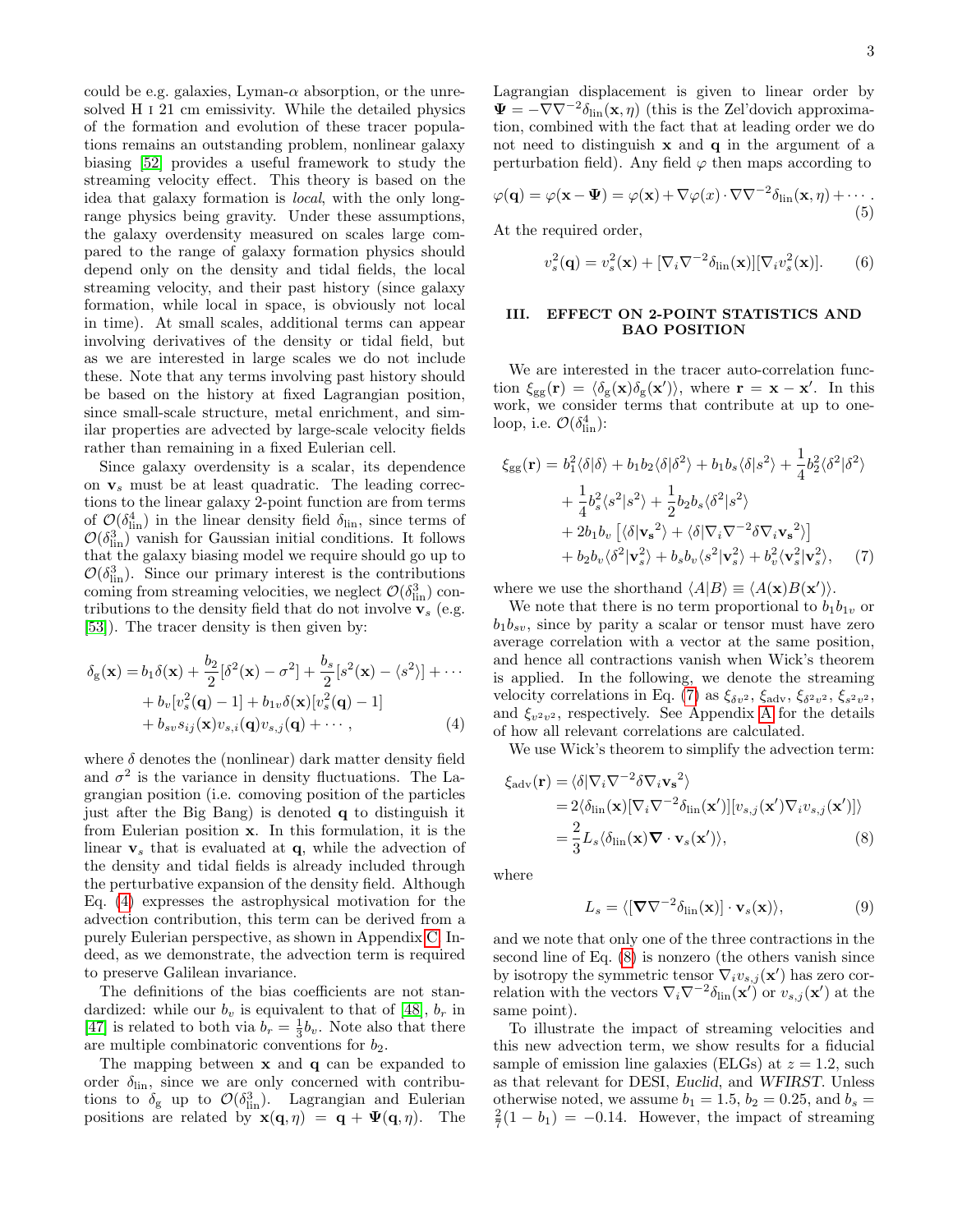velocities depends primarily on the ratio  $b_v/b_1$  for the tracer in question, and thus our results qualitatively hold for other samples.

Due to nonlinear evolution, the BAO in the dark matter correlation  $\langle \delta | \delta \rangle$  is shifted from its linear position. To model this, we include the one-loop standard perturbation theory (SPT) contributions to the matter power spectrum [\[54\]](#page-5-27). As can be seen in Fig. [2,](#page-4-7) these terms lead to a  $\sim 0.2\%$  shift in the BAO at  $z = 1.2$ . We note that SPT does not provide the ideal model for the evolved BAO – we leave a more detailed treatment of this effect for future work. The inclusion of these nonlinear terms alters the impact of streaming velocities when fitting the BAO position – nonlinear broadening makes the BAO feature more sensitive to the shift from streaming velocities. Note that Ref. [\[47\]](#page-5-22) modeled the nonlinear matter power spectrum using Halofit [\[55\]](#page-5-28), which does not include nonlinear evolution of the BAO (see their Fig. 3).

Streaming velocity contributions to the correlation function (including all prefactors) are plotted in the top panel of Fig. [1.](#page-3-0) For reasonable bias values,  $\xi_{\delta v^2}$  had been considered the primary streaming velocity term. The new advection effect is larger by a factor of  $\sim$  5. The bottom panel of Fig. [1](#page-3-0) shows the ELG correlation function with different values of  $b_v$  – the impact on both the shape and position of the BAO feature is apparent.

To quantify the shift of the BAO peak due to relative velocity effects, we employ a method similar to [\[3,](#page-4-8) [47\]](#page-5-22), fitting the shifted power spectrum to a template with flexible broadband power – see Appendix [B](#page-6-1) for more de-tails. Figure [2](#page-4-7) shows the BAO shift as a function of  $b_v/b_1$ , both including and ignoring contributions from nonlinear galaxy bias and BAO evolution. For positive  $b_v/b_1$ streaming velocities damp the BAO feature and shift it to smaller scales. For negative  $b_v/b_1$ , streaming velocities enhance and quickly dominate the BAO feature as  $|b_v|$  increases, leading to a saturation in the effective shift. Note that we differ from Ref. [\[47\]](#page-5-22) by an overall factor of 2 in the numerical evaluation of  $\mathcal{O}(\delta^4_{\text{lin}})$  terms and find a correspondingly smaller shift in the BAO position from the non-advection terms they consider.

#### IV. CONCLUSIONS

We have examined the impact of streaming velocities on the tracer correlation function, considering all contributions at  $\mathcal{O}(\delta_{\textrm{lin}}^4)$  and including two terms not considered in previous work. While we find the correlation of the tidal field and the streaming velocity to be small, the contribution from advection is significant, dominating the total effect of streaming velocities on the BAO feature. The importance of advection is due to the rapid change in streaming velocity correlations at the BAO scale. For a simple illustration, consider a single  $\delta$ -function overdensity that has evolved to decoupling ( $z \approx 1020$ ). Dark matter at all separations infalls towards the overdensity. Within the acoustic scale, baryons are roughly in hydro-



<span id="page-3-0"></span>FIG. 1: Top panel: All contributions to the correlation function from streaming velocities up to  $\mathcal{O}(\delta^4_{\text{lin}})$  are shown at  $z = 1.2$ , with  $b_1 = b_2 = b_s = 1$ , and  $b_v = 0.01$ . The new advection term (black solid line) is the dominant effect. Bottom panel: The ELG correlation function is shown for fiducial bias values ( $b_1 = 1.5$ ,  $b_2 = 0.25$ ,  $b_s = -0.14$ ) at  $z = 1.2$  with different values of  $b_v$ . Dashed (dot-dashed) indicates positive (negative)  $b_v$ . For reference, the thin solid (grey) line shows the linear theory prediction.

static equilibrium. Just inside the acoustic scale, baryons move outward due to radiation pressure, while just outside this scale, baryons match the dark matter infall (e.g. Figure 2 of Ref. [\[48\]](#page-5-20)). Thus, the streaming velocity,  $v_{bc}$ , rapidly changes at the acoustic scale, and advection can move tracers separated by roughly this scale between regions of different  $v_{bc}$ . Indeed, this effect is nearly maximal, since the first-order displacement is almost entirely anti-correlated with the relative velocity direction (correlation coefficient of  $\sim$  −0.9). The qualitative behavior expected from this simplified picture can be seen in Figure [1:](#page-3-0) at the BAO scale, advection has carried in tracers that formed at slightly larger scales, where  $v_{bc}$  is much smaller. Thus, for positive (negative)  $b_v/b_1$  the observed correlation function is suppressed (enhanced). The overall effect is to shift the observed BAO feature to smaller (larger) scales and to suppress (enhance) its amplitude.

The effect of advection boosts the impact of  $b_v$ , dramatically increasing the range of parameter space over which streaming velocities are relevant to large-scale structure surveys. Conversely, advection makes  $b_v$  signifi-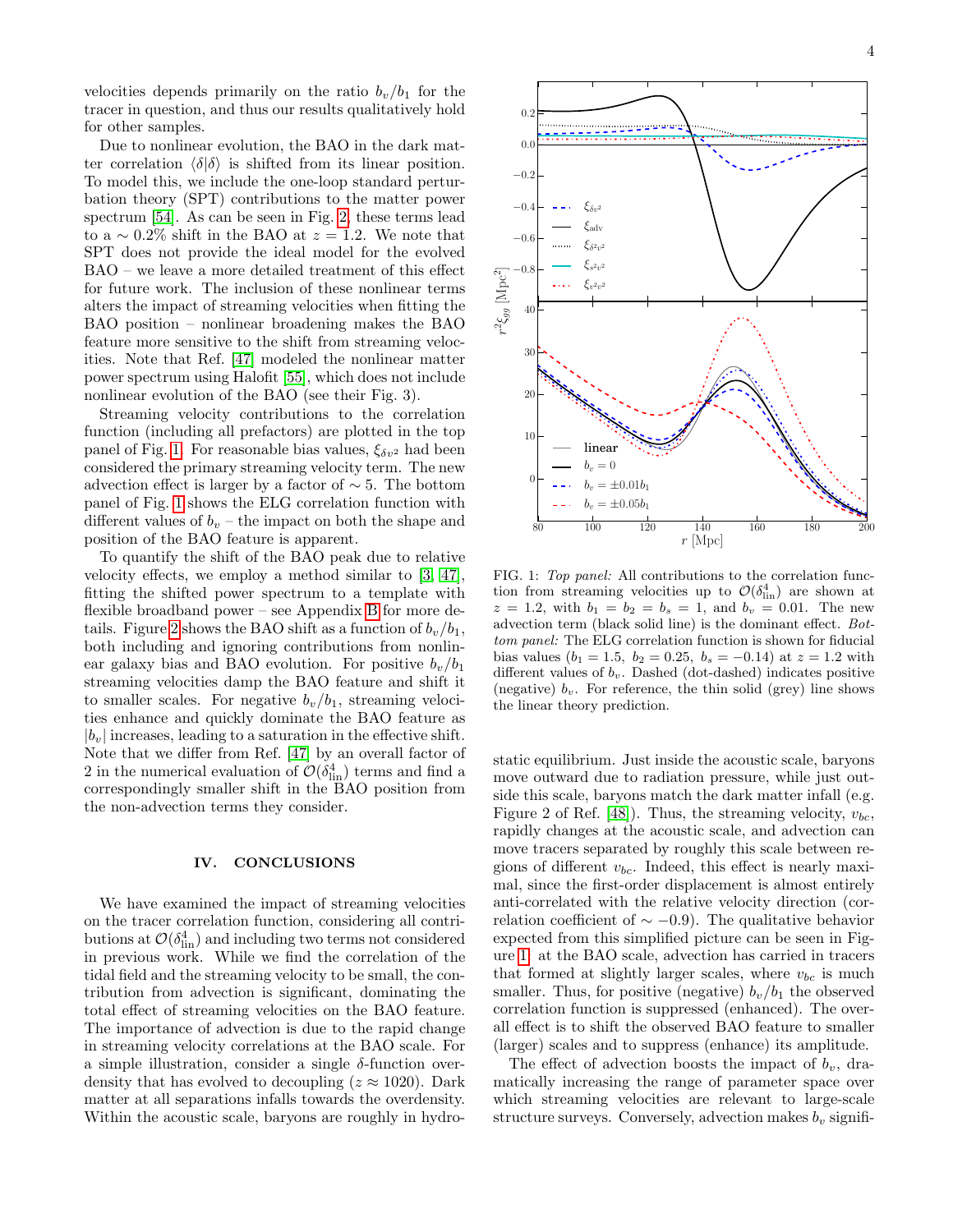

<span id="page-4-7"></span>FIG. 2: The shift in BAO position due to streaming velocities is shown as a function of  $b_v/b_1$ . Thick (thin) lines show the shift with (without) the advection term. The solid black lines include the one-loop SPT correction to the dark matter power spectrum  $(b_2 = b_s = 0)$ , while the solid grey line also includes fiducial  $b_2$  and  $b_s$  values for the ELG sample. Inset shows detailed behavior for small  $b_v$ .

cantly easier to detect, providing a potential window into the astrophysics of streaming velocities and tracer formation. For instance, DESI will obtain an overall BAO-scale measurement of order 0.2% (1 $\sigma$ ), corresponding to the shift induced by streaming velocities at  $b_v/b_1 \sim 0.004$ [\[27\]](#page-5-5). The ultimate impact of streaming velocities will depend on the as-yet-unknown value and sign of  $b_v$ , as well as other possible bias terms related to differences in the baryon and CDM fluids (see Appendix [C\)](#page-7-0). Their direct effect is to suppress the infall of baryons into halos by a fractional amount  $\sim (10^5 M_{\odot}/M_{\text{halo}})^{2/3}$  (e.g. [\[34\]](#page-5-12)). This scaling results from the fact that the suppression is proportional to  $\mathbf{v}_s^2$ , and is  $\mathcal{O}(1)$  when the streamingenhanced filtering scale is the halo mass, which suggests

a contribution to  $b_v$  of order a few  $\times 10^{-5}$  at galaxy mass scales. We view this as a "soft" lower bound on  $b_v$  in the sense that e.g. reionization physics may be much more important and thus dominate  $b_v$ , but there is no reason for a precise cancellation that would give a total  $b_v \approx 0$ . On the other hand, very large values  $(|b_v|/b_1 \geq 0.1)$ would disrupt the qualitative agreement with current observations. The effect of streaming velocities may also be relevant for other luminous tracers of large-scale structure, notably the Lyman- $\alpha$  forest and (possibly) unresolved 21 cm emission; these tracers are sensitive to a range of mass scales down to the post-reionization Jeans scale (few $\times 10^9$   $M_{\odot}$ ), and their  $b_v$  may be correspondingly larger. We leave a more detailed consideration of astrophysical effects that impact  $b_v$  for future work. We also defer consideration of reconstruction (which may have significant impact on displacements) [\[56,](#page-6-2) [57\]](#page-6-3) and redshiftspace distortions in the context of streaming velocities.

While we have primarily considered the impact of streaming velocities on the position of the BAO feature, it is clear from Fig. [1](#page-3-0) that the BAO shape is also significantly altered. Although it is not typically not considered in cosmological analyses, these results suggest that the shape may help to separate the effect of streaming velocities from geometric effects. We will consider implications of changes to the BAO shape in future work.

#### Acknowledgments

We thank John Beacom, Florian Beutler, Peter Melchior, Ashley Ross, Uroˇs Seljak, Zachary Slepian, David Weinberg, and Jaiyul Yoo for helpful discussions. We are also grateful for suggestions from an anonymous referee which improved the paper. J.B. is supported by a CCAPP fellowship. J.M. is supported through NSF Grant AST-1516997. C.H. is supported by the David and Lucile Packard Foundation, the Simons Foundation, and the U.S. Department of Energy.

- <span id="page-4-0"></span>[1] Planck Collaboration, P. A. R. Ade, N. Aghanim, M. Arnaud, M. Ashdown, J. Aumont, C. Baccigalupi, A. J. Banday, R. B. Barreiro, J. G. Bartlett, et al., ArXiv eprints (2015), 1502.01589.
- <span id="page-4-1"></span>[2] A. Albrecht, G. Bernstein, R. Cahn, W. L. Freedman, J. Hewitt, W. Hu, J. Huth, M. Kamionkowski, E. W. Kolb, L. Knox, et al., ArXiv Astrophysics e-prints (2006), astro-ph/0609591.
- <span id="page-4-8"></span>[3] H.-J. Seo, E. R. Siegel, D. J. Eisenstein, and M. White, Astrophys. J. 686, 13 (2008), 0805.0117.
- [4] N. Padmanabhan and M. White, Phys. Rev. D 80, 063508 (2009), 0906.1198.
- [5] H.-J. Seo, J. Eckel, D. J. Eisenstein, K. Mehta, M. Metchnik, N. Padmanabhan, P. Pinto, R. Takahashi, M. White, and X. Xu, Astrophys. J. 720, 1650 (2010), 0910.5005.
- <span id="page-4-2"></span>[6] K. T. Mehta, H.-J. Seo, J. Eckel, D. J. Eisenstein, M. Metchnik, P. Pinto, and X. Xu, Astrophys. J. 734,

94 (2011), 1104.1178.

- <span id="page-4-3"></span>[7] H.-J. Seo and D. J. Eisenstein, Astrophys. J. 665, 14 (2007), astro-ph/0701079.
- <span id="page-4-4"></span>[8] S. Cole, W. J. Percival, J. A. Peacock, P. Norberg, C. M. Baugh, C. S. Frenk, I. Baldry, J. Bland-Hawthorn, T. Bridges, R. Cannon, et al., Mon. Not. R. Astron. Soc. 362, 505 (2005), astro-ph/0501174.
- <span id="page-4-5"></span>[9] D. J. Eisenstein, I. Zehavi, D. W. Hogg, R. Scoccimarro, M. R. Blanton, R. C. Nichol, R. Scranton, H.-J. Seo, M. Tegmark, Z. Zheng, et al., Astrophys. J. 633, 560 (2005), astro-ph/0501171.
- <span id="page-4-6"></span>[10] W. J. Percival, S. Cole, D. J. Eisenstein, R. C. Nichol, J. A. Peacock, A. C. Pope, and A. S. Szalay, Mon. Not. R. Astron. Soc. 381, 1053 (2007), 0705.3323.
- [11] W. J. Percival, B. A. Reid, D. J. Eisenstein, N. A. Bahcall, T. Budavari, J. A. Frieman, M. Fukugita, J. E. Gunn, Z. Ivezić, G. R. Knapp, et al., Mon. Not. R. As-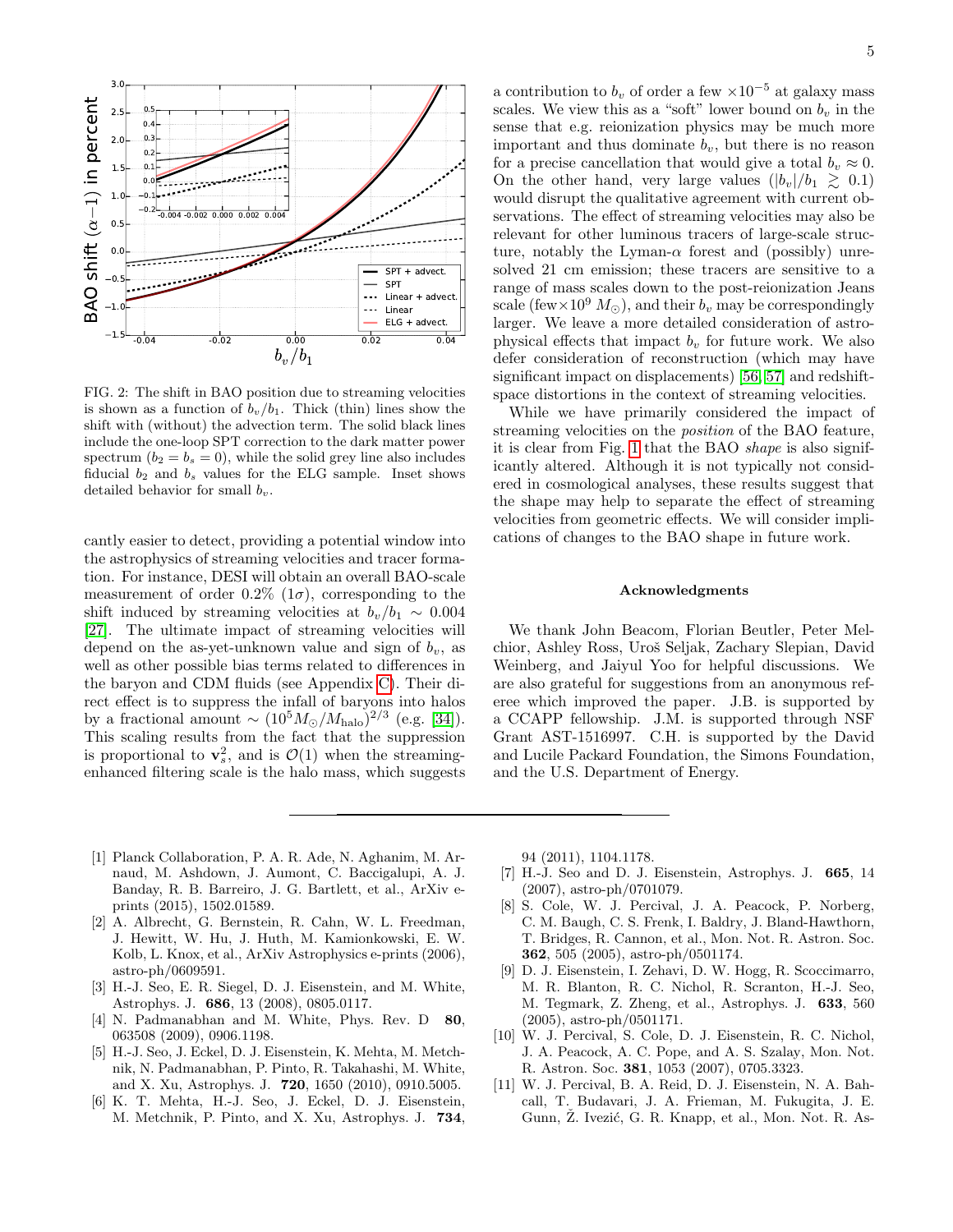tron. Soc. 401, 2148 (2010), 0907.1660.

- [12] C. Blake, T. Davis, G. B. Poole, D. Parkinson, S. Brough, M. Colless, C. Contreras, W. Couch, S. Croom, M. J. Drinkwater, et al., Mon. Not. R. Astron. Soc. 415, 2892 (2011), 1105.2862.
- [13] C. Blake, E. A. Kazin, F. Beutler, T. M. Davis, D. Parkinson, S. Brough, M. Colless, C. Contreras, W. Couch, S. Croom, et al., Mon. Not. R. Astron. Soc. 418, 1707 (2011), 1108.2635.
- [14] N. Padmanabhan, X. Xu, D. J. Eisenstein, R. Scalzo, A. J. Cuesta, K. T. Mehta, and E. Kazin, Mon. Not. R. Astron. Soc. 427, 2132 (2012), 1202.0090.
- [15] X. Xu, N. Padmanabhan, D. J. Eisenstein, K. T. Mehta, and A. J. Cuesta, Mon. Not. R. Astron. Soc. 427, 2146 (2012), 1202.0091.
- [16] E. A. Kazin, A. G. Sánchez, A. J. Cuesta, F. Beutler, C.-H. Chuang, D. J. Eisenstein, M. Manera, N. Padmanabhan, W. J. Percival, F. Prada, et al., Mon. Not. R. Astron. Soc. 435, 64 (2013), 1303.4391.
- [17] L. Anderson, E. Aubourg, S. Bailey, F. Beutler, ´ V. Bhardwaj, M. Blanton, A. S. Bolton, J. Brinkmann, J. R. Brownstein, A. Burden, et al., Mon. Not. R. Astron. Soc. 441, 24 (2014), 1312.4877.
- [18] E. A. Kazin, J. Koda, C. Blake, N. Padmanabhan, S. Brough, M. Colless, C. Contreras, W. Couch, S. Croom, D. J. Croton, et al., Mon. Not. R. Astron. Soc. 441, 3524 (2014), 1401.0358.
- <span id="page-5-0"></span>[19] A. J. Cuesta, M. Vargas-Magaña, F. Beutler, A. S. Bolton, J. R. Brownstein, D. J. Eisenstein, H. Gil-Marín, S. Ho, C. K. McBride, C. Maraston, et al., ArXiv e-prints (2015), 1509.06371.
- <span id="page-5-1"></span>[20] N. G. Busca, T. Delubac, J. Rich, S. Bailey, A. Font-Ribera, D. Kirkby, J.-M. Le Goff, M. M. Pieri, A. Slosar, E. Aubourg, et al., Astron. Astrophys.  $552$ , A96 (2013), 1211.2616.
- [21] D. Kirkby, D. Margala, A. Slosar, S. Bailey, N. G. Busca, T. Delubac, J. Rich, J. E. Bautista, M. Blomqvist, J. R. Brownstein, et al., J. Cosmo. Astropart. Phys. 3, 024 (2013), 1301.3456.
- [22] A. Slosar, V. Iršič, D. Kirkby, S. Bailey, N. G. Busca, T. Delubac, J. Rich, E. Aubourg, J. E. Bautista, ´ V. Bhardwaj, et al., J. Cosmo. Astropart. Phys. 4, 026 (2013), 1301.3459.
- [23] A. Font-Ribera, D. Kirkby, N. Busca, J. Miralda-Escudé, N. P. Ross, A. Slosar, J. Rich, E. Aubourg, S. Bailey, ´ V. Bhardwaj, et al., J. Cosmo. Astropart. Phys. 5, 027 (2014), 1311.1767.
- <span id="page-5-2"></span>[24] T. Delubac, J. E. Bautista, N. G. Busca, J. Rich, D. Kirkby, S. Bailey, A. Font-Ribera, A. Slosar, K.-G. Lee, M. M. Pieri, et al., Astron. Astrophys. 574, A59 (2015), 1404.1801.
- <span id="page-5-3"></span>[25] E. Aubourg, S. Bailey, J. E. Bautista, F. Beutler, ´ V. Bhardwaj, D. Bizyaev, M. Blanton, M. Blomqvist, A. S. Bolton, J. Bovy, et al., Phys. Rev. D 92, 123516 (2015), 1411.1074.
- <span id="page-5-4"></span>[26] M. Takada, R. S. Ellis, M. Chiba, J. E. Greene, H. Aihara, N. Arimoto, K. Bundy, J. Cohen, O. Doré, G. Graves, et al., Proc. Astron. Soc. Japan 66, R1 (2014), 1206.0737.
- <span id="page-5-5"></span>[27] M. Levi, C. Bebek, T. Beers, R. Blum, R. Cahn, D. Eisenstein, B. Flaugher, K. Honscheid, R. Kron, O. Lahav, et al., ArXiv e-prints (2013), 1308.0847.
- <span id="page-5-6"></span>[28] R. Laureijs, J. Amiaux, S. Arduini, J. . Auguères,

J. Brinchmann, R. Cole, M. Cropper, C. Dabin, L. Duvet, A. Ealet, et al., ArXiv e-prints (2011), 1110.3193.

- <span id="page-5-7"></span>[29] D. Spergel, N. Gehrels, C. Baltay, D. Bennett, J. Breckinridge, M. Donahue, A. Dressler, B. S. Gaudi, T. Greene, O. Guyon, et al., ArXiv e-prints (2015), 1503.03757.
- <span id="page-5-8"></span>[30] J. S. B. Wyithe, A. Loeb, and P. M. Geil, Mon. Not. R. Astron. Soc. 383, 1195 (2008), 0709.2955.
- <span id="page-5-9"></span>[31] T.-C. Chang, U.-L. Pen, J. B. Peterson, and P. Mc-Donald, Physical Review Letters 100, 091303 (2008), 0709.3672.
- <span id="page-5-10"></span>[32] K. Bandura, G. E. Addison, M. Amiri, J. R. Bond, D. Campbell-Wilson, L. Connor, J.-F. Cliche, G. Davis, M. Deng, N. Denman, et al., in Society of Photo-Optical Instrumentation Engineers (SPIE) Conference Series (2014), vol. 9145 of Society of Photo-Optical Instrumentation Engineers (SPIE) Conference Series, p. 22, 1406.2288.
- <span id="page-5-11"></span>[33] D. Tseliakhovich and C. Hirata, Phys. Rev. D 82, 083520 (2010), 1005.2416.
- <span id="page-5-12"></span>[34] D. Tseliakhovich, R. Barkana, and C. M. Hirata, Mon. Not. R. Astron. Soc. 418, 906 (2011), 1012.2574.
- <span id="page-5-13"></span>[35] A. Stacy, V. Bromm, and A. Loeb, Astrophys. J. Lett. 730, L1 (2011), 1011.4512.
- [36] U. Maio, L. V. E. Koopmans, and B. Ciardi, Mon. Not. R. Astron. Soc. 412, L40 (2011), 1011.4006.
- [37] T. H. Greif, S. D. M. White, R. S. Klessen, and V. Springel, Astrophys. J. 736, 147 (2011), 1101.5493.
- <span id="page-5-16"></span>[38] M. McQuinn and R. M. O'Leary, Astrophys. J. 760, 3 (2012), 1204.1345.
- [39] A. Fialkov, R. Barkana, D. Tseliakhovich, and C. M. Hirata, Mon. Not. R. Astron. Soc. 424, 1335 (2012), 1110.2111.
- [40] S. Naoz, N. Yoshida, and N. Y. Gnedin, Astrophys. J. 763, 27 (2013), 1207.5515.
- [41] M. L. A. Richardson, E. Scannapieco, and R. J. Thacker, Astrophys. J. 771, 81 (2013), 1305.3276.
- <span id="page-5-14"></span>[42] S. Asaba, K. Ichiki, and H. Tashiro, ArXiv e-prints (2015), 1508.07719.
- <span id="page-5-15"></span>[43] N. Dalal, U.-L. Pen, and U. Seljak, J. Cosmo. Astropart. Phys. 11, 007 (2010), 1009.4704.
- <span id="page-5-17"></span>[44] E. Visbal, R. Barkana, A. Fialkov, D. Tseliakhovich, and C. M. Hirata, Nature (London) 487, 70 (2012), 1201.1005.
- <span id="page-5-18"></span>[45] A. Fialkov, International Journal of Modern Physics D 23, 1430017 (2014), 1407.2274.
- <span id="page-5-19"></span>[46] J. Yoo, N. Dalal, and U. Seljak, J. Cosmo. Astropart. Phys. 7, 018 (2011), 1105.3732.
- <span id="page-5-22"></span>[47] J. Yoo and U. Seljak, Phys. Rev. D 88, 103520 (2013), 1308.1401.
- <span id="page-5-20"></span>[48] Z. Slepian and D. J. Eisenstein, Mon. Not. R. Astron. Soc. 448, 9 (2015), 1411.4052.
- <span id="page-5-21"></span>[49] T. Baldauf, U. Seljak, V. Desjacques, and P. McDonald, Phys. Rev. D 86, 083540 (2012), 1201.4827.
- <span id="page-5-23"></span>[50] A. Lewis, A. Challinor, and A. Lasenby, Astrophys. J. 538, 473 (2000), astro-ph/9911177.
- <span id="page-5-24"></span>[51] D. Blas, J. Lesgourgues, and T. Tram, J. Cosmo. Astropart. Phys. 7, 034 (2011), 1104.2933.
- <span id="page-5-25"></span>[52] P. McDonald and A. Roy, J. Cosmo. Astropart. Phys. 8, 020 (2009), 0902.0991.
- <span id="page-5-26"></span>[53] S. Saito, T. Baldauf, Z. Vlah, U. Seljak, T. Okumura, and P. McDonald, ArXiv e-prints (2014), 1405.1447.
- <span id="page-5-27"></span>[54] F. Bernardeau, S. Colombi, E. Gaztañaga, and R. Scoccimarro, Phys. Rep. 367, 1 (2002), astro-ph/0112551.
- <span id="page-5-28"></span>[55] R. E. Smith, J. A. Peacock, A. Jenkins, S. D. M. White,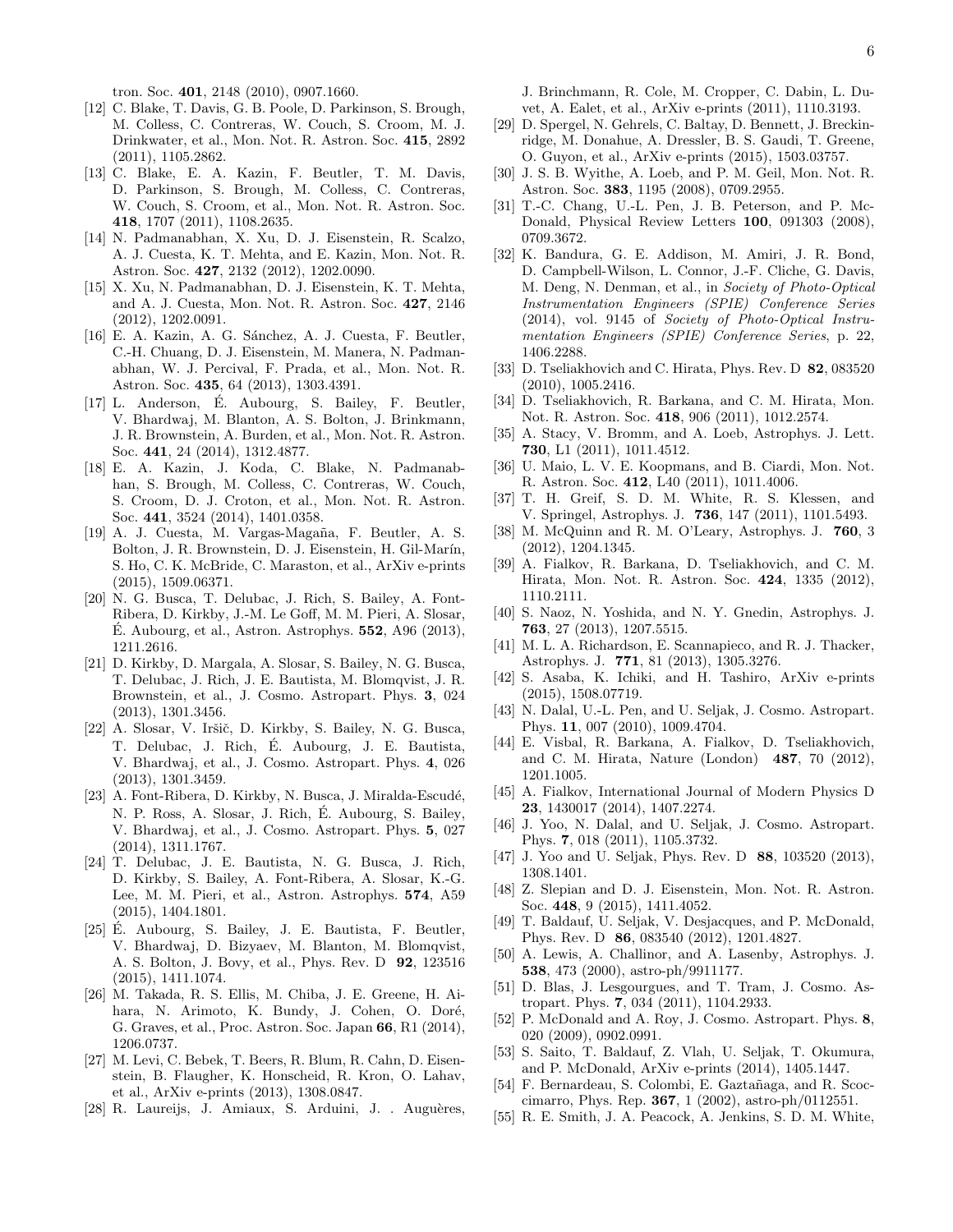- <span id="page-6-2"></span>[56] D. J. Eisenstein, H.-J. Seo, E. Sirko, and D. N. Spergel, Astrophys. J. 664, 675 (2007), astro-ph/0604362.
- <span id="page-6-3"></span>[57] N. Padmanabhan, M. White, and J. D. Cohn, Phys. Rev. D 79, 063523 (2009), 0812.2905.
- <span id="page-6-4"></span>[58] D. J. Eisenstein and W. Hu, Astrophys. J. 496, 605 (1998), astro-ph/9709112.
- <span id="page-6-6"></span>[59] M. Tegmark, Physical Review Letters 79, 3806 (1997), astro-ph/9706198.
- <span id="page-6-7"></span>[60] B. Jain and E. Bertschinger, Astrophys. J. 431, 495 (1994), astro-ph/9311070.
- <span id="page-6-8"></span>[61] M. H. Goroff, B. Grinstein, S.-J. Rey, and M. B. Wise, Astrophys. J. 311, 6 (1986).

### <span id="page-6-0"></span>Appendix A: Details of calculations

It is convenient to work calculations in Fourier space. We use the relationship between fields in configuration and Fourier space:  $f(\mathbf{k}) = \int d^3\mathbf{x} e^{-i\mathbf{k}\cdot\mathbf{x}} f(\mathbf{x})$ . We define the power spectrum in terms of the ensemble average over the Fourier space density fields:

$$
\langle \delta(\mathbf{k})\delta(\mathbf{k}') \rangle = (2\pi)^3 \delta^{(3)}(\mathbf{k} + \mathbf{k}')P(k). \tag{A1}
$$

In perturbation theory we write the matter field as a series expansion:  $\delta(\mathbf{k}) = \delta^{(1)}(\mathbf{k}) + \delta^{(2)}(\mathbf{k}) + \cdots$ , in which terms of order 2 and higher represent non-linear evolution of the matter field. The second order contribution to the density contrast is

$$
\delta^{(2)}(\mathbf{k}) = \int \frac{d^3 \mathbf{k}_1}{(2\pi)^3} F_2(\mathbf{k}_1, \mathbf{k}_2) \delta^{(1)}(\mathbf{k}_1) \delta^{(1)}(\mathbf{k}_2), \quad (A2)
$$

where we define  $\mathbf{k}_2 \equiv \mathbf{k} - \mathbf{k}_1$ ,  $\mu_{12} \equiv \mathbf{k}_1 \cdot \mathbf{k}_2/(k_1 k_2)$ , and the second order density kernel is

$$
F_2(\mathbf{k}_1, \mathbf{k}_2) = \frac{5}{7} + \frac{1}{2}\mu_{12}\left(\frac{k_1}{k_2} + \frac{k_2}{k_1}\right) + \frac{2}{7}\mu_{12}^2. \tag{A3}
$$

In Fourier space the squared tidal tensor is

$$
s^{2}(\mathbf{k}) = \int \frac{d^{3}\mathbf{k}_{1}}{(2\pi)^{3}} S_{2}(\mathbf{k}_{1}, \mathbf{k}_{2}) \delta(\mathbf{k}_{1}) \delta(\mathbf{k}_{2}), \tag{A4}
$$

where  $S_2(\mathbf{k}_1, \mathbf{k}_2) = \mu_{12}^2 - \frac{1}{3}$ . At one-loop, the correlations in Eq. [\(7\)](#page-2-1) can be expressed as Fourier transforms of the corresponding power spectra:

$$
P_{\text{adv}}(k) = \frac{2}{3} L_s k T_v(k) P_{\text{lin}}(k),
$$
  
\n
$$
P_{\delta \delta^2}(k) = 2 \int \frac{d^3 \mathbf{k}_1}{(2\pi)^3} F_2(\mathbf{k}_1, \mathbf{k}_2) P_{\text{lin}}(k_1) P_{\text{lin}}(k_2),
$$
  
\n
$$
P_{\delta^2 \delta^2}(k) = 2 \int \frac{d^3 \mathbf{k}_1}{(2\pi)^3} P_{\text{lin}}(k_1) P_{\text{lin}}(k_2),
$$
  
\n
$$
P_{\delta v^2}(k) = -2 \int \frac{d^3 \mathbf{k}_1}{(2\pi)^3} F_2(\mathbf{k}_1, \mathbf{k}_2) \mu_{12} T_v(k_1) T_v(k_2)
$$
  
\n
$$
\times P_{\text{lin}}(k_1) P_{\text{lin}}(k_2),
$$

$$
P_{\delta^2 v^2}(k) = -2 \int \frac{d^3 \mathbf{k}_1}{(2\pi)^3} \mu_{12} T_v(k_1) T_v(k_2) P_{\text{lin}}(k_1) P_{\text{lin}}(k_2),
$$
  
\n
$$
P_{s^2 v^2}(k) = -2 \int \frac{d^3 \mathbf{k}_1}{(2\pi)^3} \mu_{12} S_2(\mathbf{k}_1, \mathbf{k}_2) T_v(k_1) T_v(k_2)
$$
  
\n
$$
\times P_{\text{lin}}(k_1) P_{\text{lin}}(k_2),
$$
  
\n
$$
P_{v^2 v^2}(k) = 2 \int \frac{d^3 \mathbf{k}_1}{(2\pi)^3} \mu_{12}^2 T_v^2(k_1) T_v^2(k_2) P_{\text{lin}}(k_1) P_{\text{lin}}(k_2),
$$
  
\n
$$
P_{\delta^2 s^2}(k) = 2 \int \frac{d^3 \mathbf{k}_1}{(2\pi)^3} S_2(\mathbf{k}_1, \mathbf{k}_2) P_{\text{lin}}(k_1) P_{\text{lin}}(k_2),
$$
  
\n
$$
P_{s^2 s^2}(k) = 2 \int \frac{d^3 \mathbf{k}_1}{(2\pi)^3} S_2^2(\mathbf{k}_1, \mathbf{k}_2) P_{\text{lin}}(k_1) P_{\text{lin}}(k_2),
$$
and  
\n
$$
P_{\delta s^2}(k) = 2 \int \frac{d^3 \mathbf{k}_1}{(2\pi)^3} F_2(\mathbf{k}_1, \mathbf{k}_2) S_2(\mathbf{k}_1, \mathbf{k}_2)
$$
  
\n
$$
\times P_{\text{lin}}(k_1) P_{\text{lin}}(k_2).
$$
 (A5)

Here the Fourier-space expression for  $L_s$ , defined in Eq.  $(9)$ , is

<span id="page-6-10"></span><span id="page-6-9"></span>
$$
L_s = \int \frac{d^3 \mathbf{k}}{(2\pi)^3} \frac{T_v(k)}{k} P_{\text{lin}}(k). \tag{A6}
$$

Note that  $L_s$  can be interpreted as the r.m.s. contribution to the comoving displacement that is correlated with the streaming velocity (opposite directions) at the same position. At  $z = 1.2$ ,  $L_s = 7.7$  Mpc, compared with an r.m.s. displacement of  $\langle \Psi^2 \rangle^{1/2} = 8.5$  Mpc. These power spectra must be multiplied by the relevant numerical prefactors, including bias values, shown in Eq. [\(7\)](#page-2-1). The full galaxy power spectrum is then

$$
P_g(k) = b_1^2 P_{\rm NL}(k) + b_1 b_2 P_{\delta \delta^2}(k) + \frac{1}{4} b_2^2 P_{\delta^2 \delta^2}(k) + \frac{1}{4} b_s^2 P_{s^2 s^2}(k) + b_1 b_s P_{\delta s^2}(k) + \frac{1}{2} b_2 b_s P_{\delta^2 s^2}(k) + 2b_1 b_v \left[ P_{\delta v^2}(k) + P_{\rm adv}(k) \right] + \frac{1}{2} b_2 b_v P_{\delta^2 v^2}(k) + \frac{1}{2} b_s b_v P_{s^2 v^2}(k) + b_v^2 P_{v^2 v^2}(k),
$$
\n(A7)

where  $P_{\text{NL}}(k) = P_{11}(k) + P_{22}(k) + P_{13}(k)$  is the non-linear power spectrum calculated in standard perturbation theory to one-loop order.

#### <span id="page-6-5"></span><span id="page-6-1"></span>Appendix B: Calculating the BAO shift

Following [\[3,](#page-4-8) [47\]](#page-5-22), we use the following template power spectrum:

$$
P_{\text{model}}(k) = \sum_{j=0}^{2} c_j k^j P_{\text{evo}}(k/\alpha) + \sum_{j=0}^{5} a_j k^j, \quad \text{(B1)}
$$

where the coefficients  $a_i$  and  $c_i$  are marginalized as nuisance parameters and  $\alpha$  represents the shift in the BAO peak  $(\alpha > 1$  corresponds to a shift towards smaller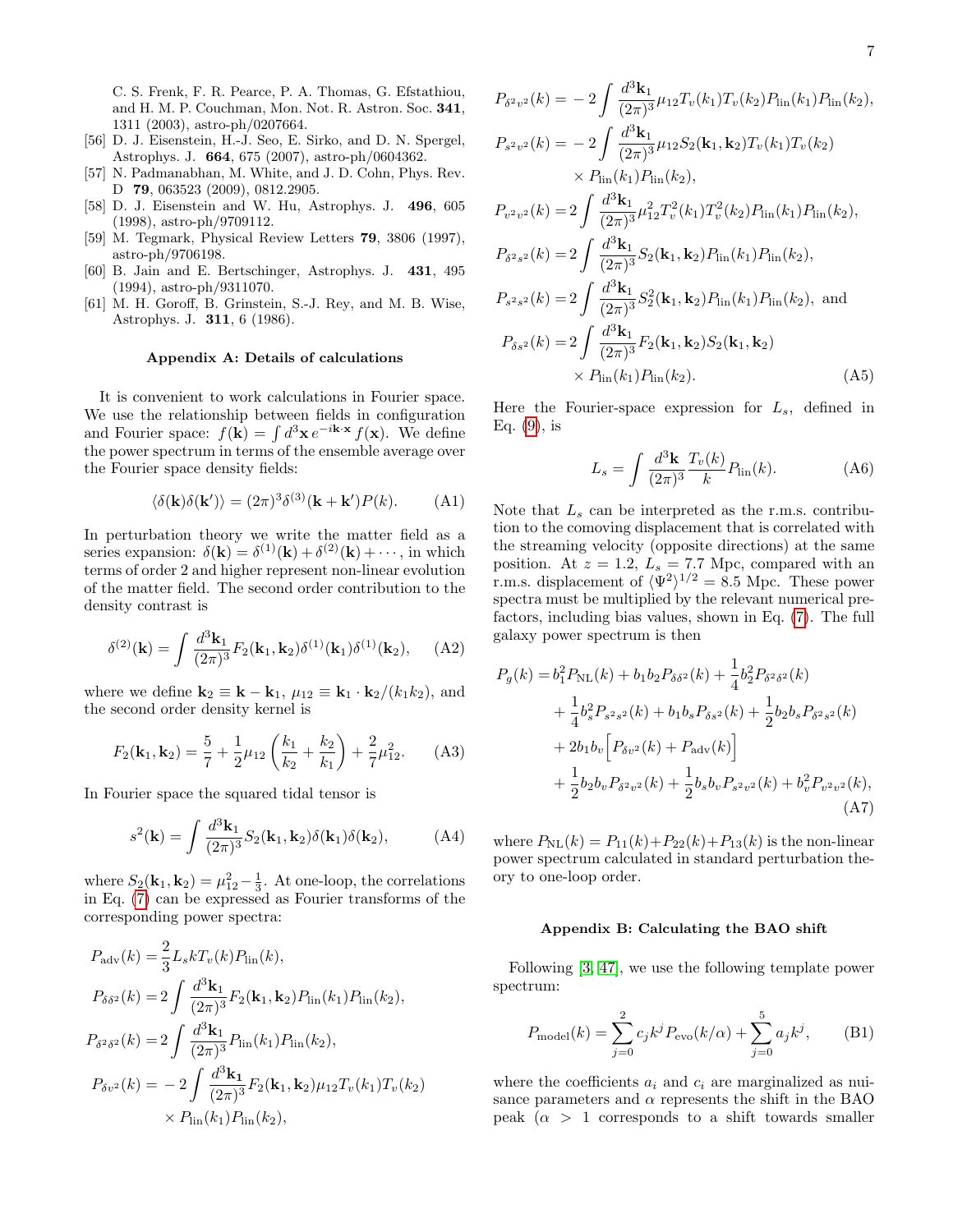scales). Our fitting template differs slightly from [\[3,](#page-4-8) [47\]](#page-5-22) in that we omit the  $a_7k^7$  term. We found that including this term provided too much flexibility, leading to persistent residual noise in the fit, although results were otherwise nearly identical. The nonlinear damping of the BAO is captured by the evolved power spectrum:

$$
P_{\rm evo}(k) = [P_{\rm lin}(k) - P_{\rm nw}(k)] e^{-k^2 \Sigma_m^2/2} + P_{\rm nw}(k), \quad (B2)
$$

where  $P_{\text{nw}}$  is the no-wiggle (i.e. BAO-removed) power spectrum, computed from the fitting formula of [\[58\]](#page-6-4), and  $\Sigma_m = 4.8h^{-1}$  Mpc is the fiducial damping factor at  $z =$ 1.2, although it is treated as a free parameter in our analysis. While this template includes nonlinear damping of the BAO, it does not include the corresponding shift in BAO position ( $\sim 0.2\%$  when  $b_v = 0$ ).

The power spectrum in Eq. [A7](#page-6-5) (corresponding to the Fourier-space analog of Eq. [7\)](#page-2-1) is fit to the template by minimizing  $\chi^2$  assuming the standard covariance for  $P(k)$ (e.g. [\[59\]](#page-6-6)):

$$
\chi^2 = V \int_{k_{\rm min}}^{k_{\rm max}} \frac{d^3k}{(2\pi)^3} \frac{[P_g(k) - P_{\rm model}(k)]^2}{2[P_g(k) + 1/\bar{n}]^2} ,\qquad (B3)
$$

where we have chosen the density of galaxies  $\bar{n} = 3 \times$  $10^{-4}h^3$  Mpc<sup>-3</sup>, and the integration is from  $0.02 < k <$  $0.35h\,\mathrm{Mpc}^{-1}$ .

## <span id="page-7-0"></span>Appendix C: Eulerian treatment of streaming velocities

Although the physics of galaxy formation should be affected by the streaming velocity at the Lagrangian positions of tracers, these velocities can be equivalently expressed at the Eulerian positions. Indeed, as long as all relevant terms are included, there is always a mapping between Eulerian and Lagrangian biasing (e.g. [\[49\]](#page-5-21)). In this appendix, we demonstrate how consistent Eulerian treatment produces the same advection contribution to the streaming velocity bias.

We can write the streaming velocity as the Eulerian expansion:  $\mathbf{v}_{bc}(\mathbf{x}) = \mathbf{v}_{bc}^{(1)}(\mathbf{x}) + \mathbf{v}_{bc}^{(2)}(\mathbf{x}) + \cdots$ . This expansion is analogous to the Eulerian treatment of the density field, and the higher-order streaming velocity contributions can be derived in similar fashion (e.g. [\[60\]](#page-6-7)). We start with the continuity and Euler equations for two fluids: cold dark matter and baryons. We assume curl-free velocity fields, which can be expressed in terms of the velocity divergence:  $\theta(\mathbf{k}) = i\mathbf{k} \cdot \mathbf{v}(\mathbf{k})$ . Working in an Einstein-de Sitter universe, the Fourier space equations are:

$$
a\mathcal{H}(a)\frac{\partial \delta_x(\mathbf{k},a)}{\partial a} + \theta_x(\mathbf{k},a)
$$
  
= 
$$
-\int \frac{d^3\mathbf{k}_1}{(2\pi)^3} \frac{\mathbf{k} \cdot \mathbf{k}_1}{k_1^2} \theta_x(\mathbf{k}_1,a) \delta_x(\mathbf{k}_2,a) \text{ and } \qquad (C1)
$$
  

$$
\mathcal{H}(a)\left[a\frac{\partial \theta_x(\mathbf{k},a)}{\partial a} + \theta_x(\mathbf{k},a) + \frac{3}{2}\mathcal{H}(a)\delta_m(\mathbf{k},a)\right]
$$
  
= 
$$
-\int \frac{d^3\mathbf{k}_1}{(2\pi)^3} \frac{k^2\mathbf{k}_1 \cdot \mathbf{k}_2}{2k_1^2 k_2^2} \theta_x(\mathbf{k}_1,a) \theta_x(\mathbf{k}_2,a), \qquad (C2)
$$

where " $x$ " denotes the relevant fluid (baryons or CDM),  $\mathcal{H}(a) = aH(a)$  is the conformal Hubble parameter, and  $\delta_m$  is the total matter density perturbation. Since we are interested in the relative velocity between dark matter and baryons, we express these equations in terms of total and relative densities and velocity divergences, defined by:

<span id="page-7-1"></span>
$$
\delta_m = f_c \delta_c + f_b \delta_b; \ \theta_m = f_c \theta_c + f_b \theta_b
$$

$$
\delta_{bc} = \delta_b - \delta_c; \ \theta_{bc} = \theta_b - \theta_c,
$$
 (C3)

where  $f_c$  and  $f_b$  are the CDM and baryon fractions, respectively, of the total matter, and  $f_c + f_b = 1$ . The evolution of the total and relative quantities is then given by:

$$
a\mathcal{H}(a)\frac{\partial\delta_m(\mathbf{k},a)}{\partial a} + \theta_m(\mathbf{k},a) = -\int \frac{d^3\mathbf{k}_1}{(2\pi)^3} \frac{\mathbf{k}\cdot\mathbf{k}_1}{k_1^2} \left\{\theta_m(\mathbf{k}_1,a)\delta_m(\mathbf{k}_2,a) + f_b f_c \theta_{bc}(\mathbf{k}_1,a)\delta_{bc}(\mathbf{k}_2,a)\right\},\tag{C4}
$$

$$
\mathcal{H}(a)\left[a\frac{\partial\theta_m(\mathbf{k},a)}{\partial a} + \theta_m(\mathbf{k},a) + \frac{3}{2}\mathcal{H}(a)\delta_m(\mathbf{k},a)\right] = -\int \frac{d^3\mathbf{k}_1}{(2\pi)^3} \frac{k^2\mathbf{k}_1 \cdot \mathbf{k}_2}{2k_1^2 k_2^2} \left\{\theta_m(\mathbf{k}_1,a)\theta_m(\mathbf{k}_2,a) + f_b f_c \theta_{bc}(\mathbf{k}_1,a)\theta_{bc}(\mathbf{k}_2,a)\right\},\tag{C5}
$$

$$
a\mathcal{H}(a)\frac{\partial\delta_{bc}(\mathbf{k},a)}{\partial a} + \theta_{bc}(\mathbf{k},a) = -\int \frac{d^3\mathbf{k}_1}{(2\pi)^3} \frac{\mathbf{k} \cdot \mathbf{k}_1}{k_1^2} \{[(f_c - f_b)\theta_{bc}(\mathbf{k}_1, a)\delta_{bc}(\mathbf{k}_2, a) + [\theta_{bc}(\mathbf{k}_1, a)\delta_{ac}(\mathbf{k}_2, a) + \theta_m(\mathbf{k}_1, a)\delta_{bc}(\mathbf{k}_2, a)]\},\tag{C6}
$$

$$
\mathcal{H}(a)\left[a\frac{\partial\theta_{bc}(\mathbf{k},a)}{\partial a} + \theta_{bc}(\mathbf{k},a)\right] = -\int \frac{d^3\mathbf{k}_1}{(2\pi)^3} \frac{k^2\mathbf{k}_1 \cdot \mathbf{k}_2}{2k_1^2 k_2^2} \left\{ (f_c - f_b)\theta_{bc}(\mathbf{k}_1,a)\theta_{bc}(\mathbf{k}_2,a) + 2\theta_{bc}(\mathbf{k}_1,a)\theta_m(\mathbf{k}_2,a) \right\}.
$$
 (C7)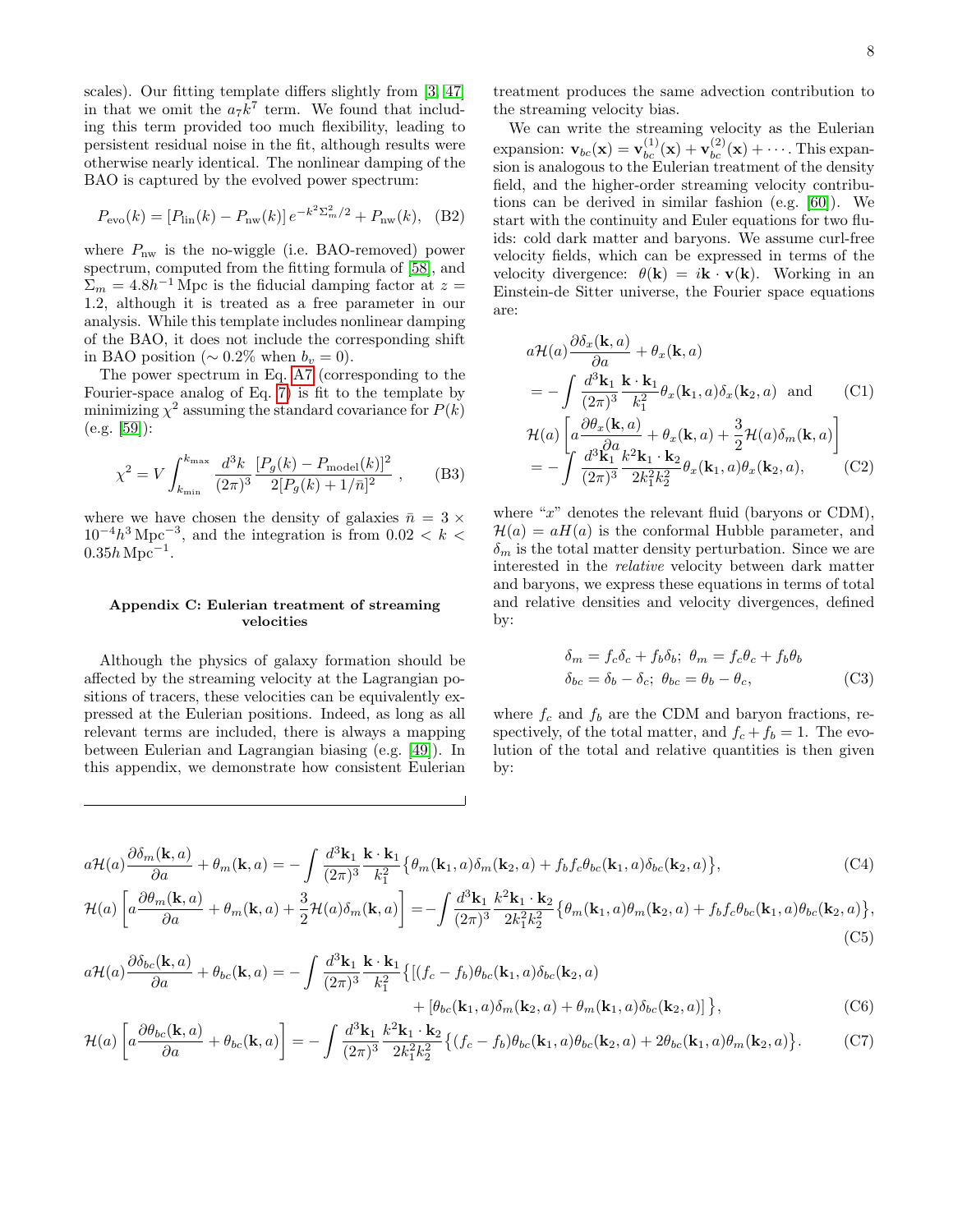Setting the right hand sides of these equations to zero, we can solve for the linear evolution. The (standard) growing-mode solution for total matter fluctuations is:

$$
\delta_m^{(1)}(\mathbf{k}, a) \propto a \text{ and } \theta_m^{(1)}(\mathbf{k}, a) = -\mathcal{H}(a)\delta_m^{(1)}(\mathbf{k}, a) \propto a^{1/2}.
$$
\n(C8)

The relative velocity equation is a first-order differential equation, and its solution evolves as  $\theta_{bc}^{(1)}(\mathbf{k},a) \propto a^{-1}$ . The other two modes are the decaying matter density mode,  $\delta_m^{(1)}(\mathbf{k}, a) \propto a^{-3/2}$ , and a mode with  $\delta_{bc}^{(1)}(\mathbf{k}, a)$  constant and zero velocities. We are interested in the nonlinear interaction when the growing density mode and the relative velocity mode are present in the initial conditions, not just the growing density mode.

We want the second-order relative velocity,  $\theta_{bc}^{(2)}(\mathbf{k}, a)$ . This has contributions from both "total-relative" terms  $(\theta_{bc}\theta_m)$  and "relative-relative" terms  $(\theta_{bc}\theta_{bc})$ . Since the total and relative perturbations must be of similar magnitude at recombination, but relative velocities decline as  $\propto a^{-1}$  whereas total velocities grow as  $\propto a^{1/2}$ , by  $z \sim 1$ the relative-relative coupling terms are suppressed by a factor of  $\sim 10^4$  relative to the total-relative terms and can thus be safely ignored.

The equation for the second-order relative velocity is then

$$
\frac{\partial [a\theta_{bc}^{(2)}(\mathbf{k},a)]}{\partial a} = \int \frac{d^3 \mathbf{k}_1}{(2\pi)^3} \frac{k^2 \mathbf{k}_1 \cdot \mathbf{k}_2}{k_1^2 k_2^2} \theta_{bc}^{(1)}(\mathbf{k}_1, a) \delta_m^{(1)}(\mathbf{k}_2, a). \tag{C9}
$$

The right-hand side is independent of a, so the solution is

$$
a\theta_{bc}^{(2)}(\mathbf{k},a) = (a - a_1) \int \frac{d^3 \mathbf{k}_1}{(2\pi)^3} \frac{k^2 \mathbf{k}_1 \cdot \mathbf{k}_2}{k_1^2 k_2^2} \theta_{bc}^{(1)}(\mathbf{k}_1) \delta_m^{(1)}(\mathbf{k}_2),
$$
\n(C10)

where  $a_i$  is the initial scale factor, i.e. where  $\theta_{bc}^{(2)}(\mathbf{k}, a) =$ 0, which we take to be the time of recombination. At redshifts relevant for BAO measurements,  $a_i/a \ll 1$ , and so

$$
\theta_{bc}^{(2)}(\mathbf{k},a) = \int \frac{d^3 \mathbf{k}_1}{(2\pi)^3} \frac{k^2 \mathbf{k}_1 \cdot \mathbf{k}_2}{k_1^2 k_2^2} \theta_{bc}^{(1)}(\mathbf{k}_1) \delta_m^{(1)}(\mathbf{k}_2).
$$
 (C11)

Alternatively, we could make the following power-law ansatz for the leading time-dependent term at each order  $(e.g. |61|):$ 

$$
\theta_{bc}^{(n)}(\mathbf{k}, a) = \mathcal{H}(a)a^{n-3/2}\theta_{bc}^{(n)}(\mathbf{k}),
$$
  
\n
$$
\delta_{bc}^{(n)}(\mathbf{k}, a) = a^{n-3/2}\delta_{bc}^{(n)}(\mathbf{k}).
$$
\n(C12)

Requiring Eq. [\(C7\)](#page-7-1) to hold at each order and dropping the "relative-relative" terms as before yields:

$$
(n-1)\theta_{bc}^{(n)}(\mathbf{k}) = -\int \frac{d^3 \mathbf{k}_1}{(2\pi)^3} \frac{k^2 \mathbf{k}_1 \cdot \mathbf{k}_2}{k_1^2 k_2^2}
$$

$$
\times \sum_{l=1}^{n-1} \theta_{bc}^{(l)}(\mathbf{k}_1) \theta_m^{(n-l)}(\mathbf{k}_2). \tag{C13}
$$

For  $n = 2$ , we recover the solution above.

Because its linear mode decays as  $a^{-1}$ , it is somewhat counterintuitive that  $v_{bc}$  has a significant nonlinear contribution. However, because it couples to the total matter perturbation, there are nonlinear corrections which grow in fractional importance as the matter fluctuations grow. The ratio of second- to first-order velocity perturbations  $\theta_{bc}^{(2)}(\mathbf{k},a)/\theta_{bc}^{(1)}(\mathbf{k},a)$  scales as  $\propto a$ , i.e. in proportion to the growth factor of the growing matter mode.

Our next step is to determine the galaxy biasing terms that arise from the second-order streaming velocity. Using the definition of the velocity divergence and normalizing by the r.m.s. streaming velocity, the second-order streaming velocity is:

$$
\mathbf{v}_s^{(2)}(\mathbf{k}) = \mathbf{k} \int \frac{d^3 \mathbf{k}_1}{(2\pi)^3} \frac{\mathbf{k}_1 \cdot \mathbf{k}_2}{k_1^2 k_2^2} \mathbf{k}_1 \cdot \mathbf{v}_s^{(1)}(\mathbf{k}_1) \delta_m^{(1)}(\mathbf{k}_2). \tag{C14}
$$

This expression can be written in configuration space (using index notation):

$$
v_{s,i}^{(2)}(\mathbf{x}) = \nabla_i \left[ (\nabla_j \nabla^{-2} \nabla_k v_{s,k}^{(1)}) (\nabla_j \nabla^{-2} \delta_m^{(1)}) \right]
$$
  
=\n
$$
[\nabla_i v_{s,j}^{(1)}] \nabla_j \nabla^{-2} \delta_m^{(1)} + v_{s,j}^{(1)} \nabla_i \nabla_j \nabla^{-2} \delta_m^{(1)},
$$
\n(C15)

where the irrotationality of  $\mathbf{v}_s^{(1)}$  was used to show that  $\nabla_j \nabla^{-2} \nabla_k v_{s,k}^{(1)} = v_{s,j}^{(1)}$ , and where all quantities are evaluated at Eulerian position **x**. Finally, we can write  $v_s^2(\mathbf{x})$ up to  $\mathcal{O}(\delta_{\textrm{lin}}^3)$ :

$$
v_s^2(\mathbf{x}) = \mathbf{v}_s^{(1)} \cdot \mathbf{v}_s^{(1)} + 2\mathbf{v}_s^{(1)} \cdot \mathbf{v}_s^{(2)}
$$
  
\n
$$
= [v_s^{(1)}]^2 + 2v_{s,i}^{(1)} [\nabla_i v_{s,j}^{(1)}] \nabla_j \nabla^{-2} \delta_m^{(1)}
$$
  
\n
$$
+ 2v_{s,i}^{(1)} v_{s,j}^{(1)} \nabla_i \nabla_j \nabla^{-2} \delta_m^{(1)}
$$
  
\n
$$
= [v_s^{(1)}]^2 + 2v_{s,i}^{(1)} [\nabla_j v_{s,i}^{(1)}] \nabla_j \nabla^{-2} \delta_m^{(1)}
$$
  
\n
$$
+ 2v_{s,i}^{(1)} v_{s,j}^{(1)} \left[ s_{ij}^{(1)} + \frac{1}{3} \delta_m^{(1)} \right]
$$
  
\n
$$
= [v_s^{(1)}]^2 + \nabla \{ [v_s^{(1)}]^2 \} \cdot [\nabla \nabla^{-2} \delta_m^{(1)}]
$$
  
\n
$$
+ 2v_{s,i}^{(1)} v_{s,j}^{(1)} s_{ij}^{(1)} + \frac{2}{3} v_s^{(1)}^2 \delta_m^{(1)}.
$$
 (C16)

(The irrotationality of  $\mathbf{v}_s^{(1)}$  was used again to swap the indices in  $\nabla_i v_{s,j}^{(1)}$ .) The second term is the advection contribution (see  $Eq. 6$ ), while the final two terms can be absorbed into the definition of  $b_{1v}$  and  $b_{sv}$  in Eq. [\(4\)](#page-2-0), indicating that they would naturally appear even had we not originally included them.

<span id="page-8-0"></span>In the context of separate baryon and CDM fluids, symmetry allows additional biasing terms, proportional to  $\delta_{bc}$  or  $\theta_{bc}$ . Most notably, a  $\theta_{bc}$  contribution would correlate with the linear bias to produce a term with the same scale dependence as  $\xi_{\text{adv}}$ . Such a bias contribution would thus be partially degenerate with  $b_v$ , although they each additionally produce unique correlations. Although such bias terms may may be physically motivated, they